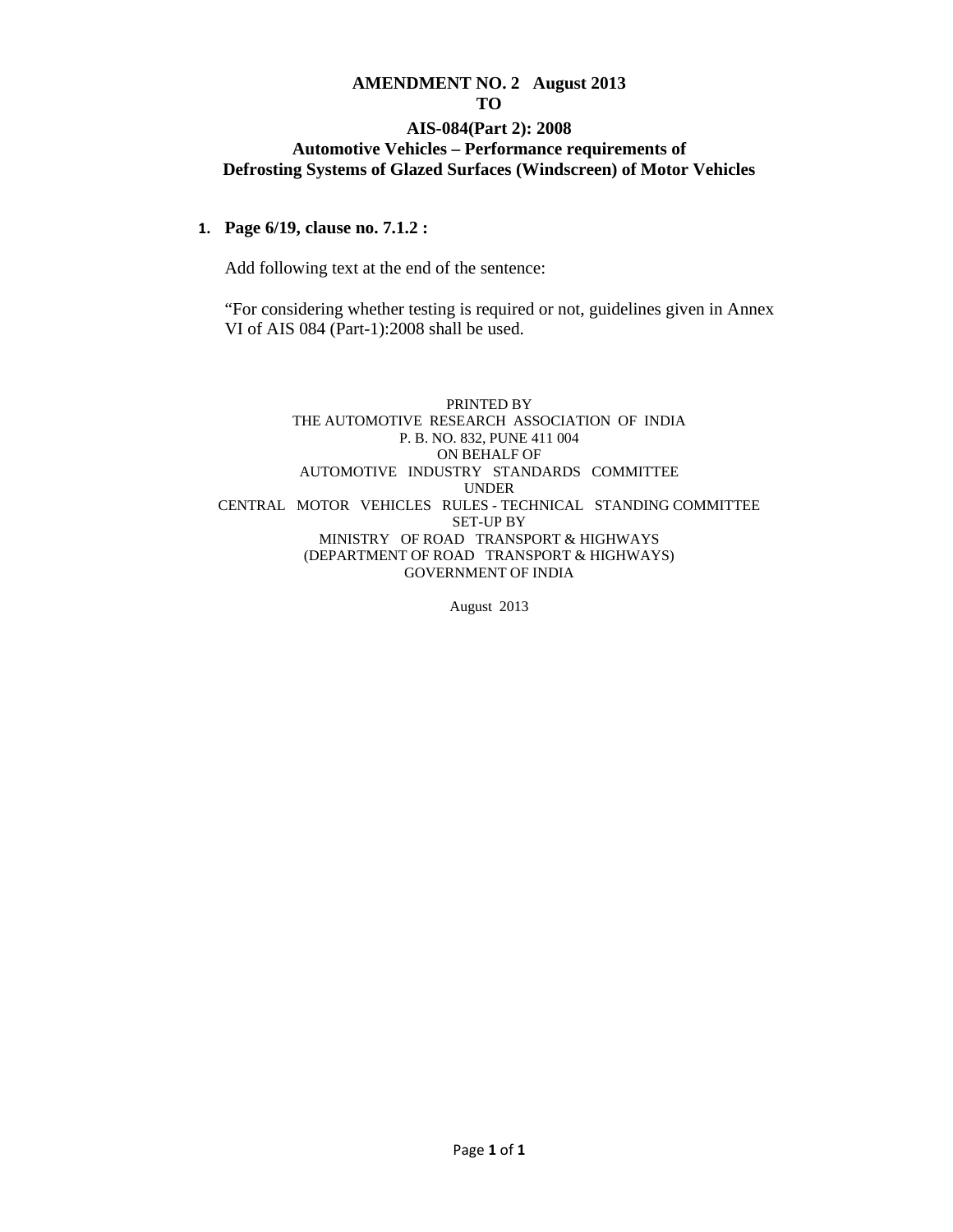#### **AMENDMENT NO. 1**

#### **TO**

#### **AIS-084(Part 2): 2008**

#### **Automotive Vehicles – Performance requirements of Defrosting Systems of Glazed Surfaces (Windscreen) of Motor Vehicles**

1. Page 15/19, Annex IV, Table 2, in row 4 and column 2:

Substitute " -157 mm " for "157 mm "

# PRINTED BY THE AUTOMOTIVE RESEARCH ASSOCIATION OF INDIA P.B. NO. 832, PUNE 411 004

# ON BEHALF OF

# AUTOMOTIVE INDUSTRY STANDARDS COMMITTEE

#### UNDER

CENTRAL MOTOR VEHICLE RULES – TECHNICAL STANDING COMMITTEE SET-UP BY MINISTRY OF ROAD TRANSPORT & HIGHWAYS

(DEPARTMENT OF ROAD TRANSPORT & HIGHWAYS) GOVERNMENT OF INDIA

March 2011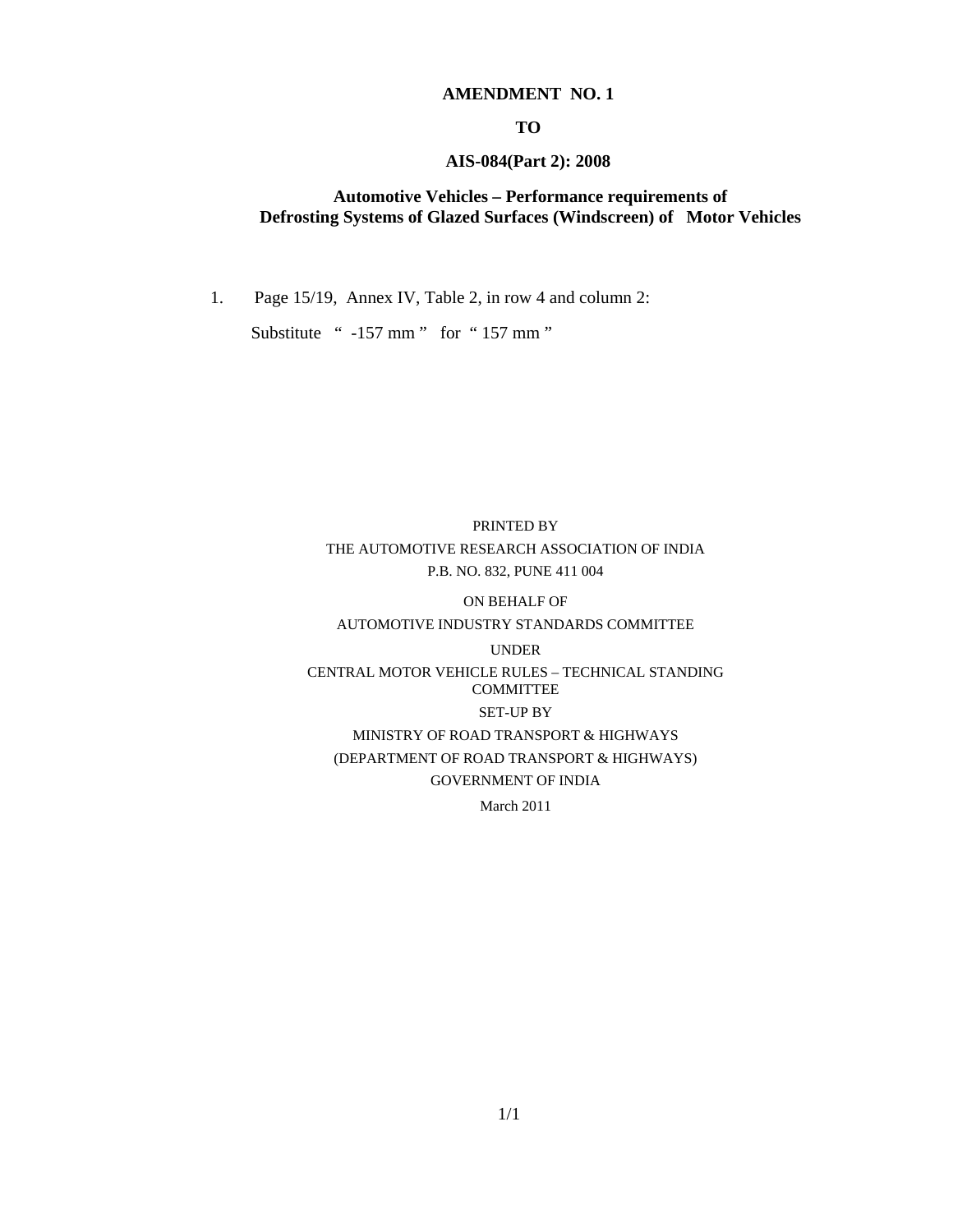# **AIS-084 (Part 2)**

# **AUTOMOTIVE INDUSTRY STANDARD**

# **Automotive Vehicles – Performance requirements of Defrosting Systems of Glazed Surfaces (Wind Screen) of Motor Vehicles**

PRINTED BY THE AUTOMOTIVE RESEARCH ASSOCIATION OF INDIA P.B. NO. 832, PUNE 411 004

ON BEHALF OF AUTOMOTIVE INDUSTRY STANDARDS COMMITTEE

UNDER CENTRAL MOTOR VEHICLE RULES – TECHNICAL STANDING COMMITTEE

> SET-UP BY MINISTRY OF SHIPPING, ROAD TRANSPORT & HIGHWAYS (DEPARTMENT OF ROAD TRANSPORT & HIGHWAYS) GOVERNMENT OF INDIA

> > June 2008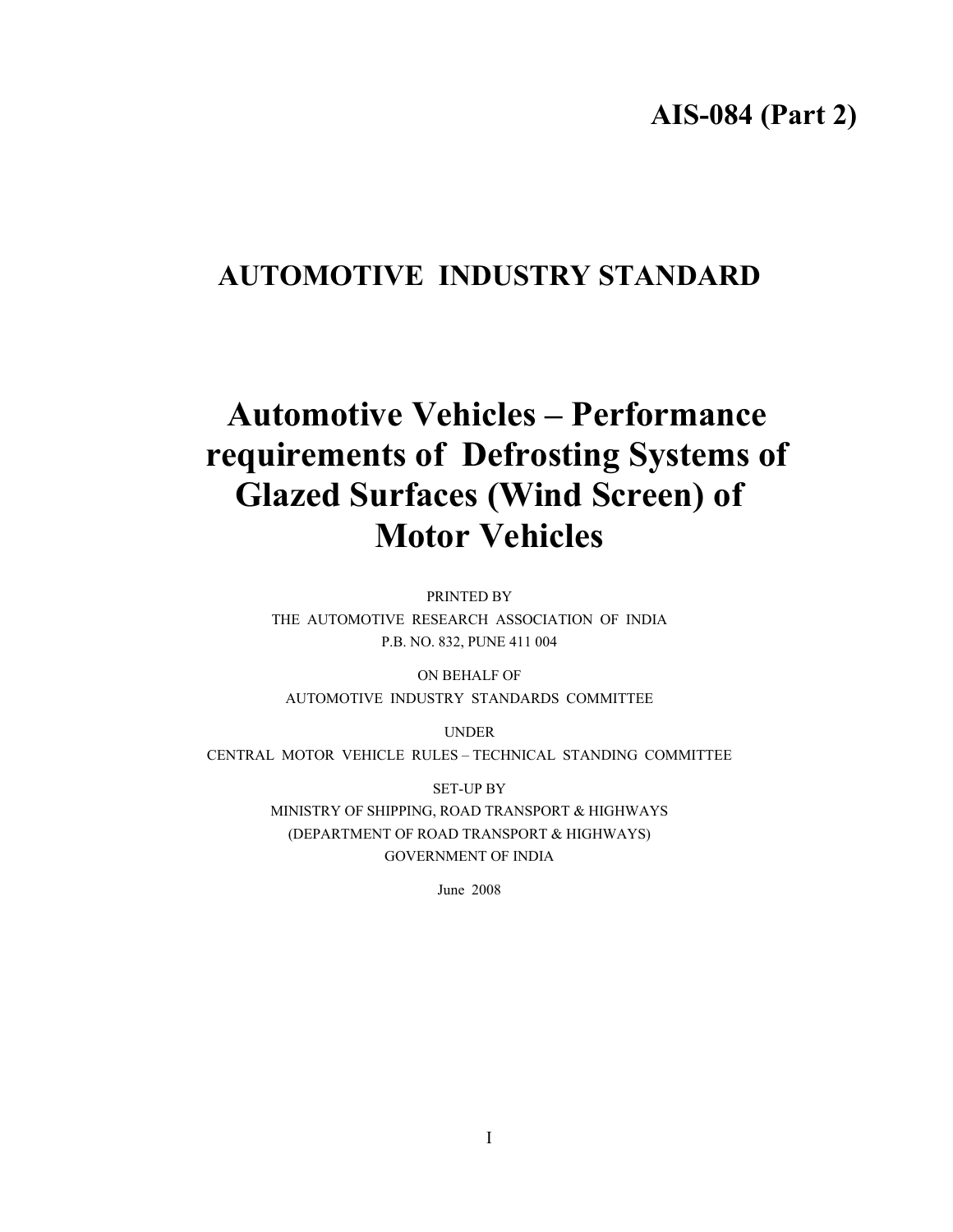# **Status chart of the Standard to be used by the purchaser for updating the record**

| $\overline{\text{Sr.}}$<br>No. | Corr-<br>igenda. | Amend-<br>ment | Revision | Date | Remark | Misc. |
|--------------------------------|------------------|----------------|----------|------|--------|-------|
|                                |                  |                |          |      |        |       |
|                                |                  |                |          |      |        |       |
|                                |                  |                |          |      |        |       |
|                                |                  |                |          |      |        |       |
|                                |                  |                |          |      |        |       |
|                                |                  |                |          |      |        |       |
|                                |                  |                |          |      |        |       |

**General Remarks:**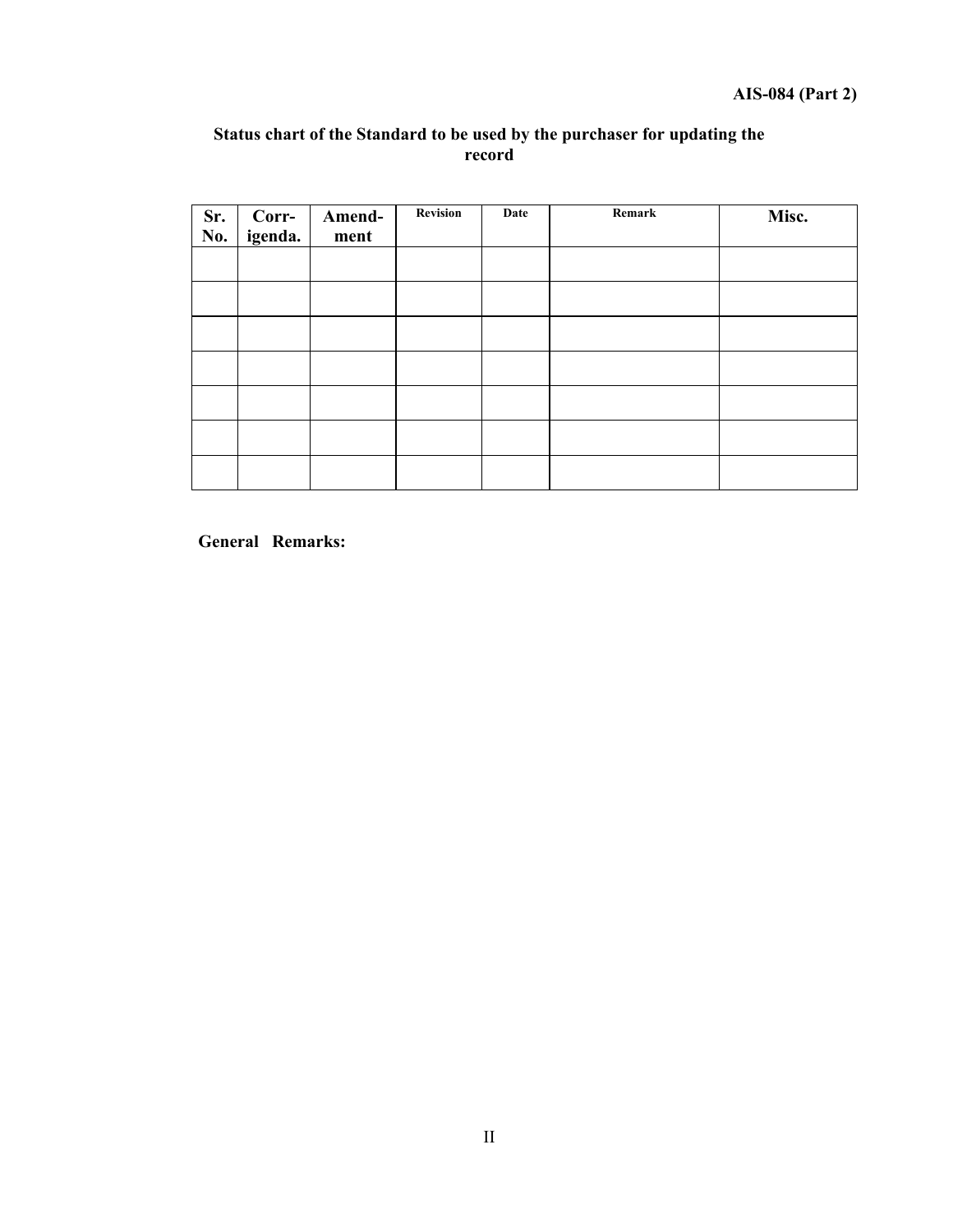#### **INTRODUCTION**

The Government of India felt the need for a permanent agency to expedite the publication of standards and development of test facilities in parallel when the work on the preparation of the standards is going on, as the development of improved safety critical parts can be undertaken only after the publication of the standard and commissioning of test facilities. To this end, the erstwhile Ministry of Surface Transport (MOST) has constituted a permanent Automotive Industry Standards Committee (AISC) vide order No.RT-11028/11/97-MVL dated September 15, 1997. The standards prepared by AISC will be approved by the permanent CMVR -Technical Standing Committee (CTSC). After approval, the Automotive Research Association of India, (ARAI), Pune, being the Secretariat of the AIS Committee, has published this standard.

The subject of demisting and defrosting systems was identified in Road Map for Automotive Safety Regulations for formulation of AIS. The formation of mist and frost reduces the driver's visibility, which is important for safety. The purpose of this standard is to ensure good visibility under certain climatic conditions by providing demist and defrost systems for the windscreens.

While formulating the standard and considering climatic conditions in the country and its implementation, the standard is formulated in two parts specifying the requirements for demisting and defrosting systems separately as AIS-084 (Part 1) and AIS-084 (Part 2) respectively.

While preparing this AIS considerable assistance is derived from EEC Directive 78/317/EEC on the approximation of the laws of the Member States relating to the Defrosting and Demisting Systems of Glazed Surfaces of Motor Vehicles.

The Automotive Industry Standards Committee responsible for preparation of this standard is given in Annex **:** V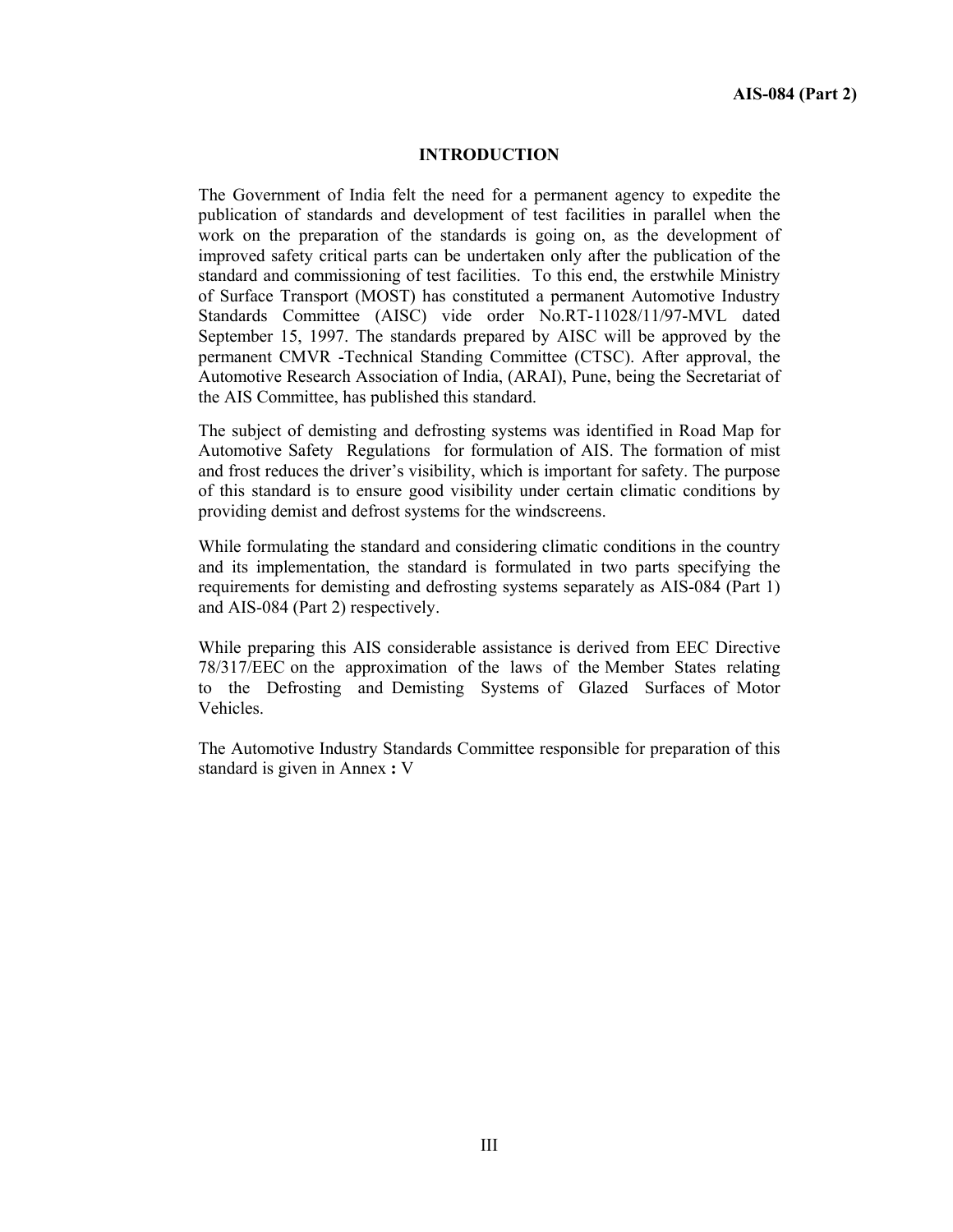# **Automotive Vehicles - Performance requirements of Defrosting Systems of Glazed Surfaces (Wind Screen) of Motor Vehicles**

# **1. SCOPE**

- 1.1 This standard applies to the 180° forward field of vision of the drivers of vehicles in category M1 as defined in AIS-053. However, this standard is not applicable to the vehicles, having open bodied construction or incomplete vehicles which are not intended for use in extreme cold conditions, where frost normally occurs.
- 1.2 Its purpose is to ensure good visibility under certain conditions by specifying the requirements for defrosting systems for the windscreens of category M1 vehicles.

# **2.0 REFERENCES**

- 2.1 AIS-053 Automotive Vehicles Types Terminology
- 2.2 AIS-021 Field of Vision of Motor Vehicle Drivers for M1 Category
- 2.3 IS: 9211-2003 Terms and Definitions of Weights of Road Vehicles other than 2 And 3 Wheelers (Second Revision)

# **3.0 DEFINITIONS**

#### **3.1 Frost**

'Frost' means formation of a layer of ice in cold condition right across the outside face of the glazed surface (wind screen).

#### **3.2 Defrosting**

 'Defrosting' means the elimination of frost or ice covering the glazed surfaces by the operation of defrosting or windscreen-wiper systems.

# **3.3 Defrosting System**

'Defrosting system' means the system intended to melt frost or ice on the surface of the windscreen and thus restore visibility.

# **3.4 Defrosted Area**

'Defrosted area' means the area of the glazed surfaces having a dry surface or covered with melted or partially melted (wet) frost which can be removed from the outside face by the windscreen wipers. It excludes the area of the windscreen covered with dry frost.

# **3.5 Vehicle Type**

 'Vehicle type with regard to the windscreen defrosting systems means vehicles which do not differ in such essential respects as:

3.5.1 the external and internal forms and arrangements within the area specified in clause 1, which may affect visibility;

3.5.2 the shape, size and characteristics of the windscreen and its mounting;

- 3.5.3 the characteristics of the defrosting systems;
- 3.5.4 the number of seats.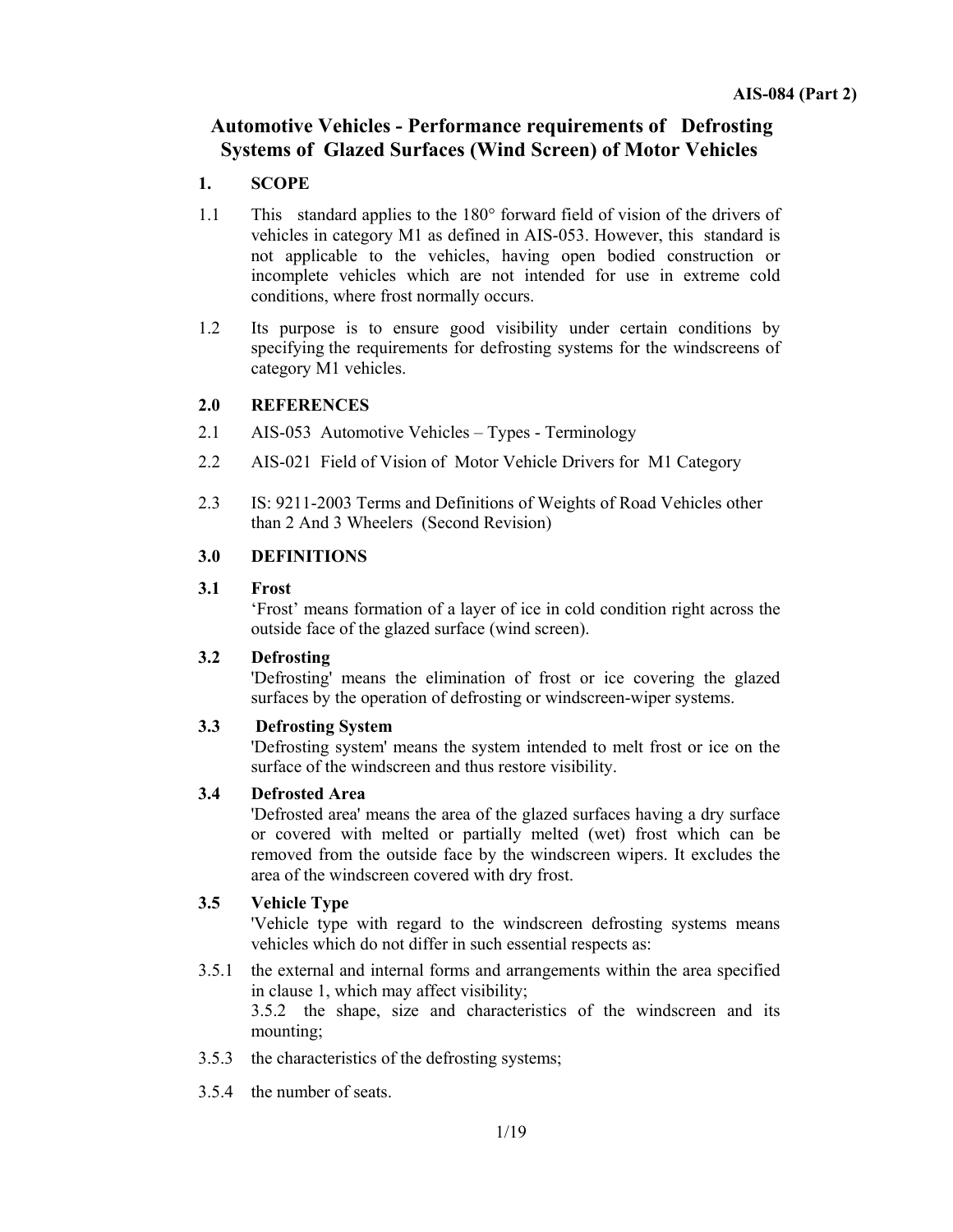# **3.6 Three-dimensional Reference Grid**

'Three-dimensional reference grid' means a reference system, which consists of a vertical longitudinal plane X-Z, a horizontal plane X-Y and a vertical transverse plane Y-Z (see Figure 2 of Annex III). The grid is used to determine the dimensional relationships between the position of design points on drawings and their position on the actual vehicle. The procedure for situating the vehicle relative to the grid is specified in Annex III; all coordinates referred to ground zero shall be based on a vehicle in running order as defined in 3.6.1.

- 3.6.1 Vehicle in running order means kerb weight of the complete vehicle (unladden weight) as defined in cl. 3.6 of IS: 9211-2003, plus driver and one front seat passenger, the weight of driver and passenger being 75 kg  $\pm$  1%.
- 3.6.2 Vehicles fitted with suspension enabling their ground clearance to be adjusted shall be tested under the normal conditions of use specified by the vehicle manufacturer.

#### 3.7 **Primary Reference Marks**

'Primary reference marks' means holes, surfaces, marks and identification signs on the vehicle body. The type of reference mark used and the position of each mark relative to the X, Y and Z co-ordinates of the threedimensional reference grid and to a design ground plane shall be specified by the vehicle manufacturer. These marks may be the control points used for body-assembly purposes.

#### 3.8 **Seat-back Angle**

.

(See Annex II).

#### 3.9 **Actual Seat-back Angle**

(See Annex II).

#### 3.10 **Design Seat-back Angle**

(See Annex II).

#### 3.11 **V Points**

 'V points' means points whose position in the passenger compartment is determined by vertical longitudinal planes passing through the centres of the outermost designated seating positions on the front seat and in relation to the R point and the design angle of the seat back, which points are used for verifying compliance with the field-of-view requirements (see Annex IV).

#### 3.12 **R Point or Seating Reference Point**

(See Annex II).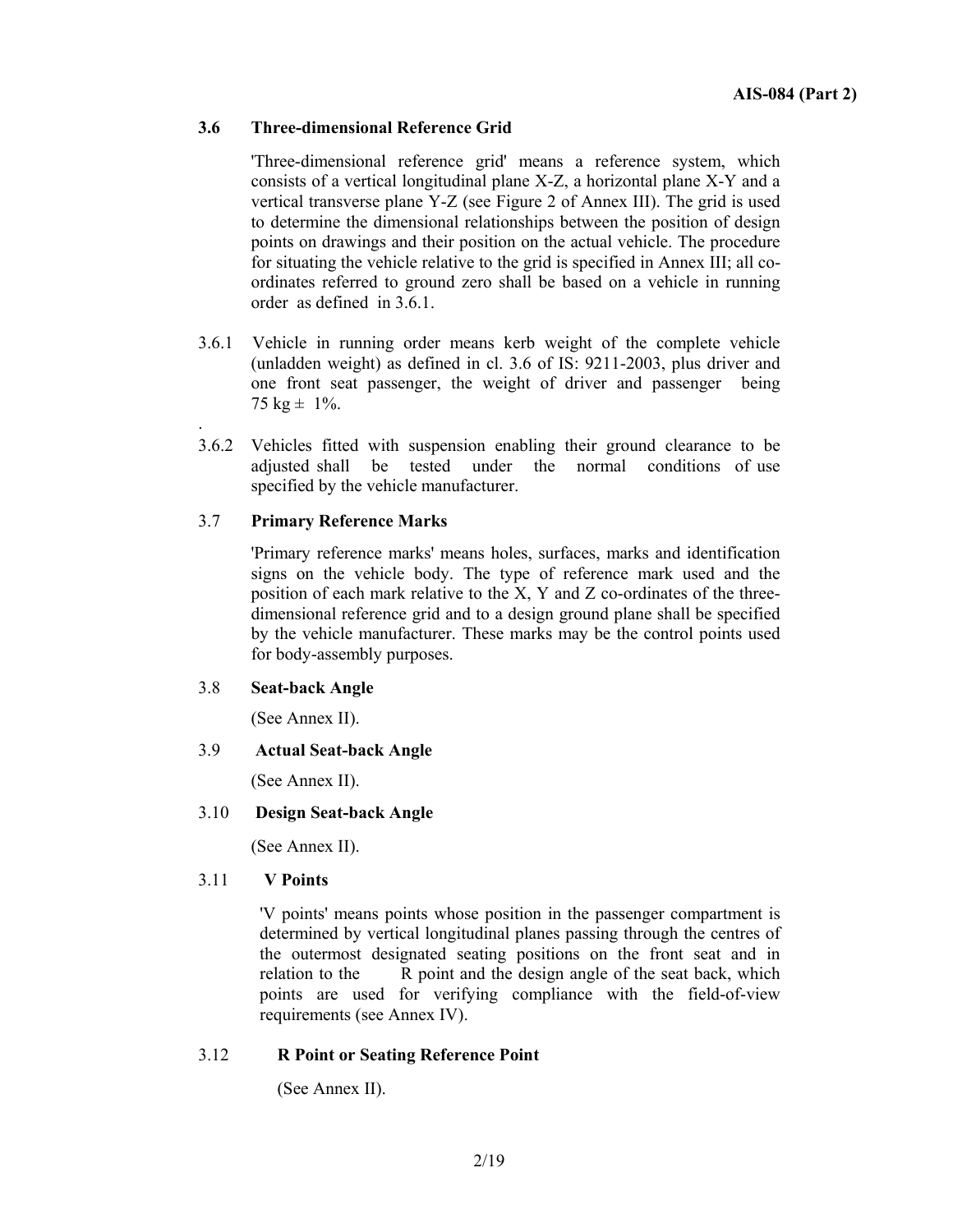#### 3.13 **H Point**

(See Annex II).

# 3.14 **Windscreen Datum Points**

 'Windscreen datum points' means points situated at the intersection with the windscreen of lines radiating forward from the V points to the outer surface of the windscreen.

# 3.15 **Transparent Area of a Windscreen**

 'Transparent area of a windscreen' means that area of a vehicle windscreen whose light transmittance, measured at right angles to the surface, is not less than 70%.

#### 3.16 **Horizontal Seat-adjustment Range**

 'Horizontal seat-adjustment range' means the range of normal driving positions designated by the vehicle manufacturer for the adjustment of the driver's seat in the direction of the X axis ( see 3.6 ).

# 3.17 **Extended Seat-adjustment Range**

 'Extended seat-adjustment range' means the range designated by the vehicle manufacturer for the adjustment of the seat in the direction of the X axis  $($  see 3.6  $)$  beyond the range of normal driving positions specified in 3.16 and used for converting seats into beds or facilitating entry into the vehicle.

#### **4.0 TECHNICAL INFORMATION TO BE SUBMITTED BY VEHICLE MANUFACTURER**

- 4.1 The application for type-approval of a vehicle type with regard to its windscreen defrosting system shall be submitted by the vehicle manufacturer or by his authorised representative.
- 4.2 It shall be accompanied by the documents in triplicate and by the particulars as per Annex : I

# **5. SPECIFIC REQUIREMENTS**

#### 5.1 **Windscreen Defrosting**

- 5.1.1 Every vehicle shall be equipped with a system for removing frost and ice from the glazed surfaces of the windscreen. The windscreen defrosting system shall be effective enough to ensure adequate visibility through the windscreen in cold weather.
- 5.1.2 The efficiency of the system shall be verified by determining the defrosted area of the windscreen periodically after starting the engine, the vehicle having been kept in a cold chamber for a certain amount of time.
- 5.1.3 The requirements of 5.1.1 and 5.1.2 shall be checked using the method set out in 6.1.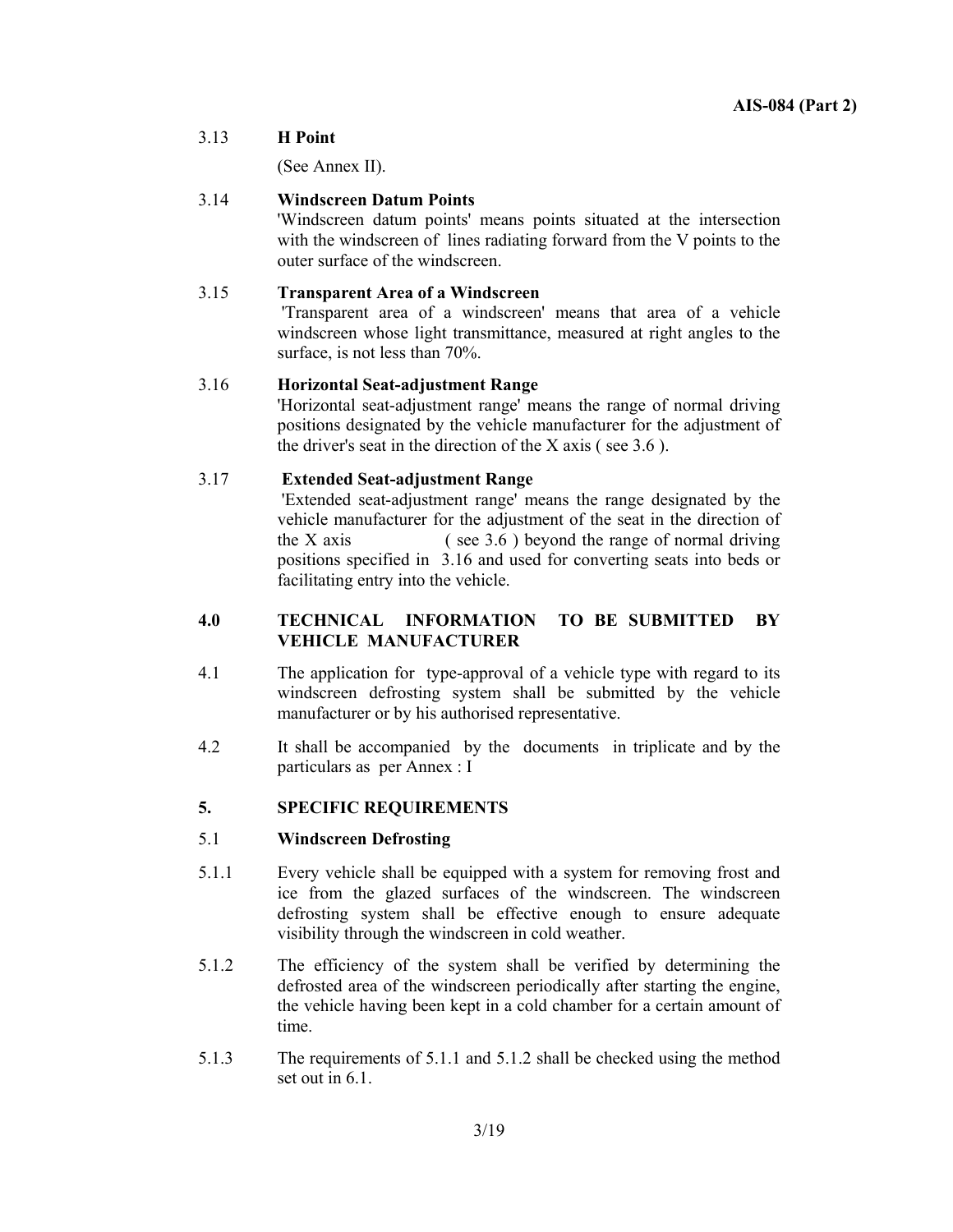- 5.1.4 The following requirements shall be satisfied:
- 5.1.4.1 20 minutes after the start of the test period, the area defined in 2.2 of Annex IV (area A) shall be 80% defrosted;
- 5.1.4.2 25 minutes after the start of the test period, the defrosted area of the windscreen on the passenger side shall be comparable to that specified in 5.1.4.1 for the driver's side;
- 5.1.4.3 40 minutes after the start of the test period, the area defined in 2.3 of Annex IV (area B) shall be 95% defrosted.

#### **6. TEST PROCEDURE**

#### 6.1 **Windscreen Defrosting**

- 6.1.1 The tests shall be carried out at one of the temperatures specified below as prescribed by the manufacturers:  $-8 \pm 2^{\circ}$  C or  $-18 \pm 3^{\circ}$  C.
- 6.1.2 The test shall be carried out in a cold chamber large enough to contain the complete vehicle and equipped to maintain one of the temperatures mentioned in 6.1.1 in the chamber throughout the test and to circulate cold air. The cold chamber shall be maintained at or below the specified test temperature for not less than 24 hours before the start of the period during which the vehicle is exposed to cold.
- 6.1.2.1 If instruments are available to check that the chamber has achieved and stabilized the test temperature, this period may be shortened not less than 2 hrs. of conditioning.
- 6.1.3 Before the test, the inner and outer surfaces of the windscreen shall be thoroughly degreased by means of methylated spirit or an equivalent degreasing agent.

 After drying, a solution of ammonia of not less than 3% and not more than 10% shall be applied. The surface shall be allowed to dry again and then be wiped with a dry cotton cloth.

- 6.1.4 The vehicle, with the engine stopped, shall be kept for not less than 10 hours at the test temperature.
- 6.1.4.1 If instruments are available to check that the engine coolant and lubricant stabilized at the test temperature, this period may be shortened.
- 6.1.5 Following the exposure period prescribed in 6.1.4, an even layer of ice of  $0.044$  g/cm<sup>2</sup> shall be applied over the entire outside surface of the windscreen by means of a water spray gun working at  $3.5 \pm 0.2$  bar operating pressure.
- 6.1.5.1. The spray nozzle, adjusted to full fan pattern and maximum flow, shall be held perpendicular to and at a distance of between 200 and 250 mm from the glazed surface, and so directed as to form an even layer of ice right across the windscreen from one side to the other.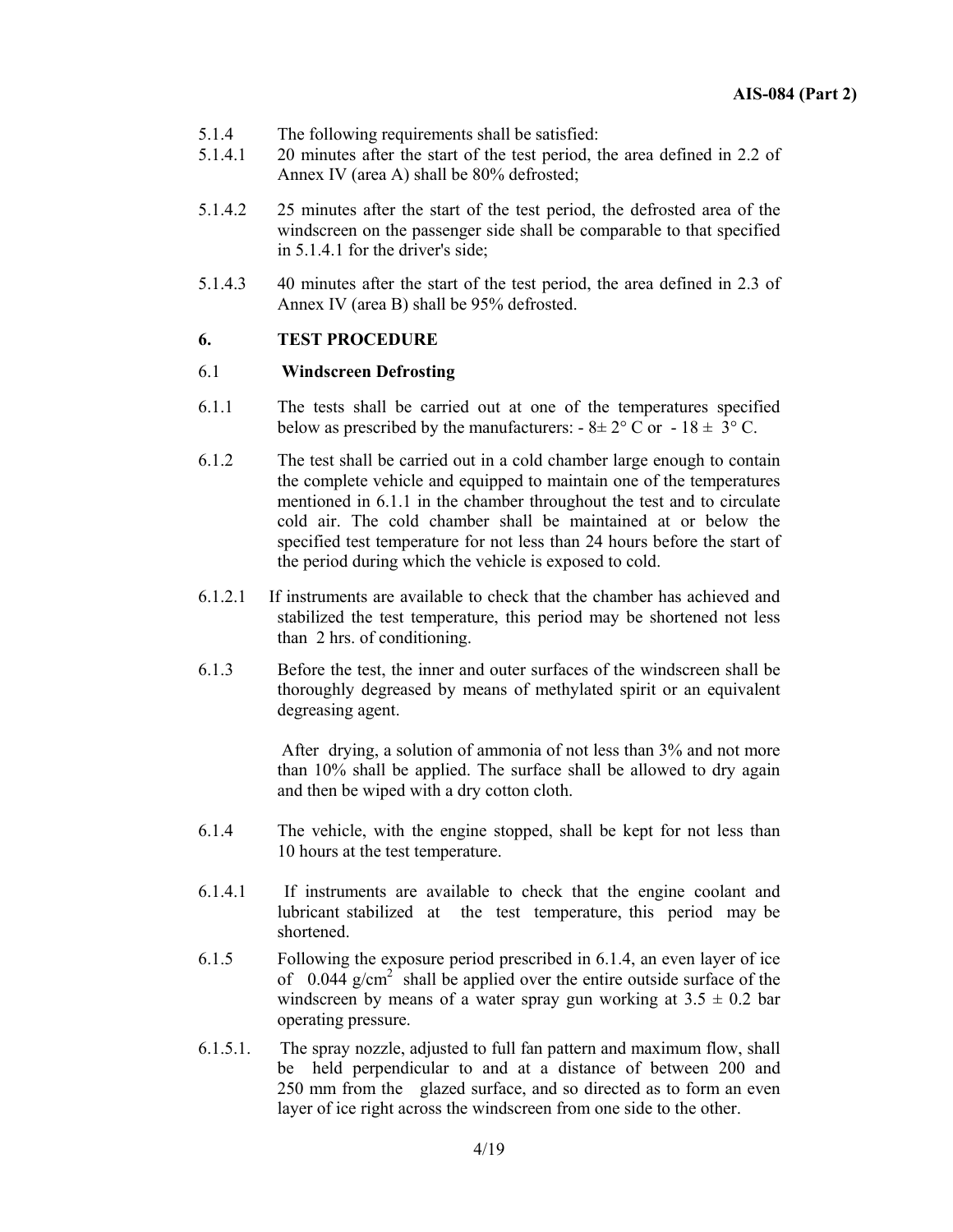- 6.1.5.1.1 A spray gun having a nozzle of 1.7 mm diameter and a liquid flow rate of 0.395 l/min, and capable of producing a fan pattern of 300 mm diameter on the glazed surface at a distance 200 mm from that surface, may be used to satisfy the requirements of 6.1.5. Any other device by which the requirements can be satisfied shall also be permitted.
- 6.1.6After the ice has been formed on the windscreen, the vehicle shall be kept in the cold chamber for not less than 30 minutes and not more than 40 minutes.
- 6.1.7After the period prescribed in 6.1.6 has elapsed, one or two observers shall enter the vehicle, and the engine may be started, if necessary by some external means. The test period shall commence as soon as the engine is running.
- 6.1.7.1 During the first five minutes of the test period, the engine speed or speeds may be those which the manufacturer recommends for warming up when starting in cold weather.
- 6.1.7.2. During the final 35 minutes of the test period (or during the entire test period if the five minute warming-up procedure is not followed) the engine shall run:
- 6.1.7.2.1. at a speed not exceeding 50% of the speed corresponding to its maximum power output; moreover,
- 6.1.7.2.2. the battery shall be fully charged;
- 6.1.7.2.3. the voltage at the terminals of the defrosting device may be not more than 20% above the nominal rating of the system;
- 6.1.7.2.4. the temperature in the test chamber shall be measured at the level of the centre of the windscreen, at a point not significantly affected by heat from the vehicle under test;
- 6.1.7.2.5. the horizontal component of the speed of the air cooling the chamber, measured immediately prior to the test, in the median plane of the vehicle at a point 300 mm forward of the base of the windscreen and at a level half-way between the base and the top of the windscreen, shall be as low as possible and in any event less than 8 km/h;
- 6.1.7.2.6. the engine bonnet, the doors and the vents, except the intakes and outlets of the heating and ventilating system, shall be closed; one or two windows may be opened for a total vertical distance of 25 mm if the vehicle manufacturer so requests;
- 6.1.7.2.7. the defrosting system temperature control shall be set to the 'maximum' position;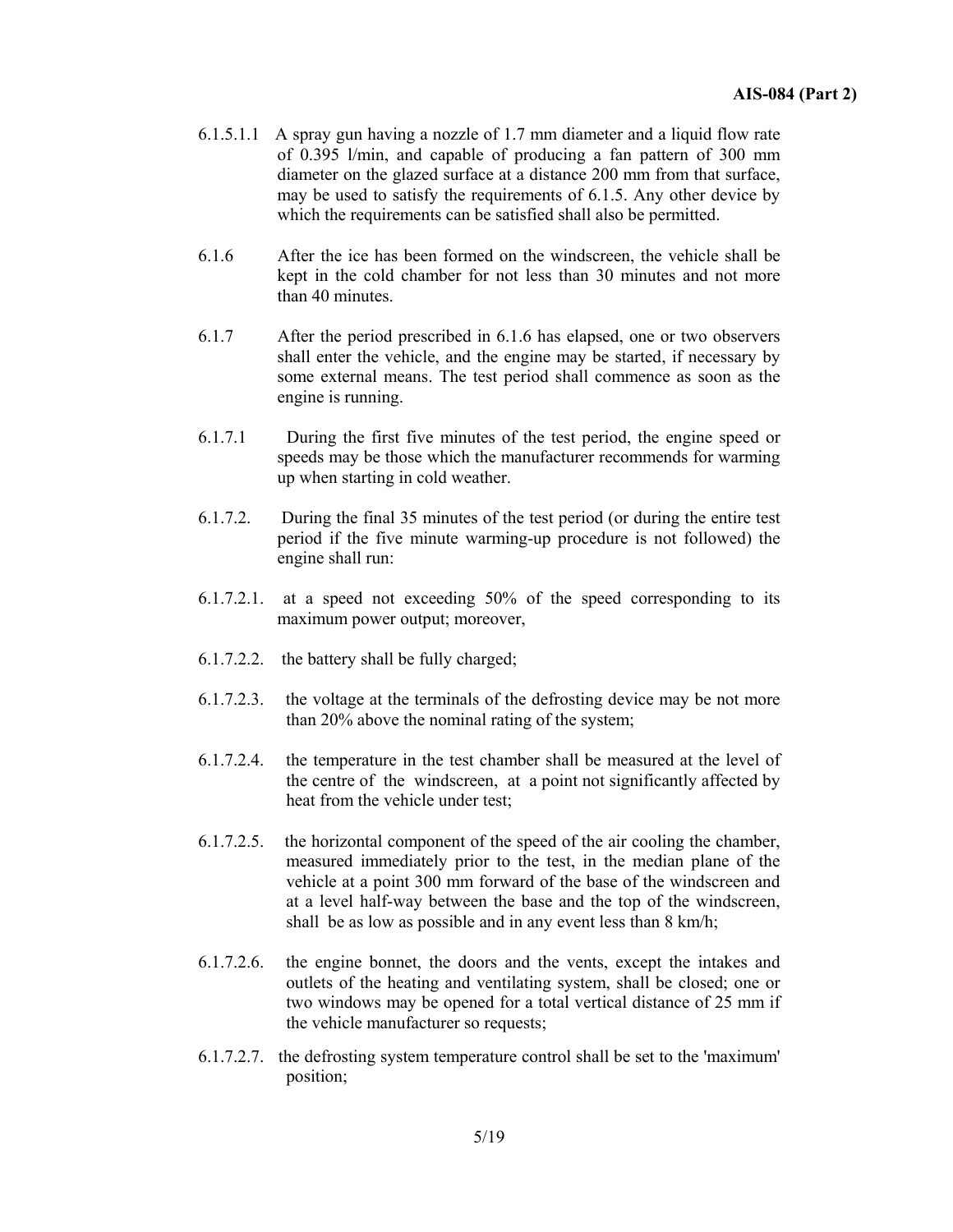- 6.1.7.2.8. the windscreen wipers may be used during the test if they can operate without manual assistance;
- 6.1.7.2.9. the defrosting system prescribed by the manufacturer shall be brought into operation, with the vehicle in the condition specified by the manufacturer for satisfactory operation at low temperature.
- 6.1.8.The observer(s) shall outline the defrosted area on the inside surface of the windscreen, at five-minute intervals from the start of the test period.
- 6.1.9.On completion of the test, the pattern of the defrosted area outlined on the inner face of the windscreen as required by 6.1.8 shall be noted and marked to identify the driver's side.

#### **7.0 MODIFICATIONS AND EXTENSION OF APPROVAL FOR DEFROSTING SYSTEMS**

7.1 Every modification pertaining to the information, even if the changes are not technical in nature declared in accordance with clause 4, shall be intimated by the manufacturer to the test agency.

If the changes are in parameters not related to the provisions, no further action need be taken.

If the changes are in parameters related to the provisions, the test agency, which has issued the certificate of compliance, may then consider, based on the justification provided by the vehicle manufacturer and reviewed by the test agency, whether,

7.1.1 the model with the changed specifications still complies with provisions;

or,

- 7.1.2 any further verification is required to establish compliance.
- 7.2. In case of 7.1.2, tests for only those parameters which are affected by the modifications need be carried out.
- 7.3. In case of fulfillment of criterion of clause 7.1.1 or after results of further verification as per clause 7.1.2 are satisfactory, the approval of compliance shall be extended for the changes carried out.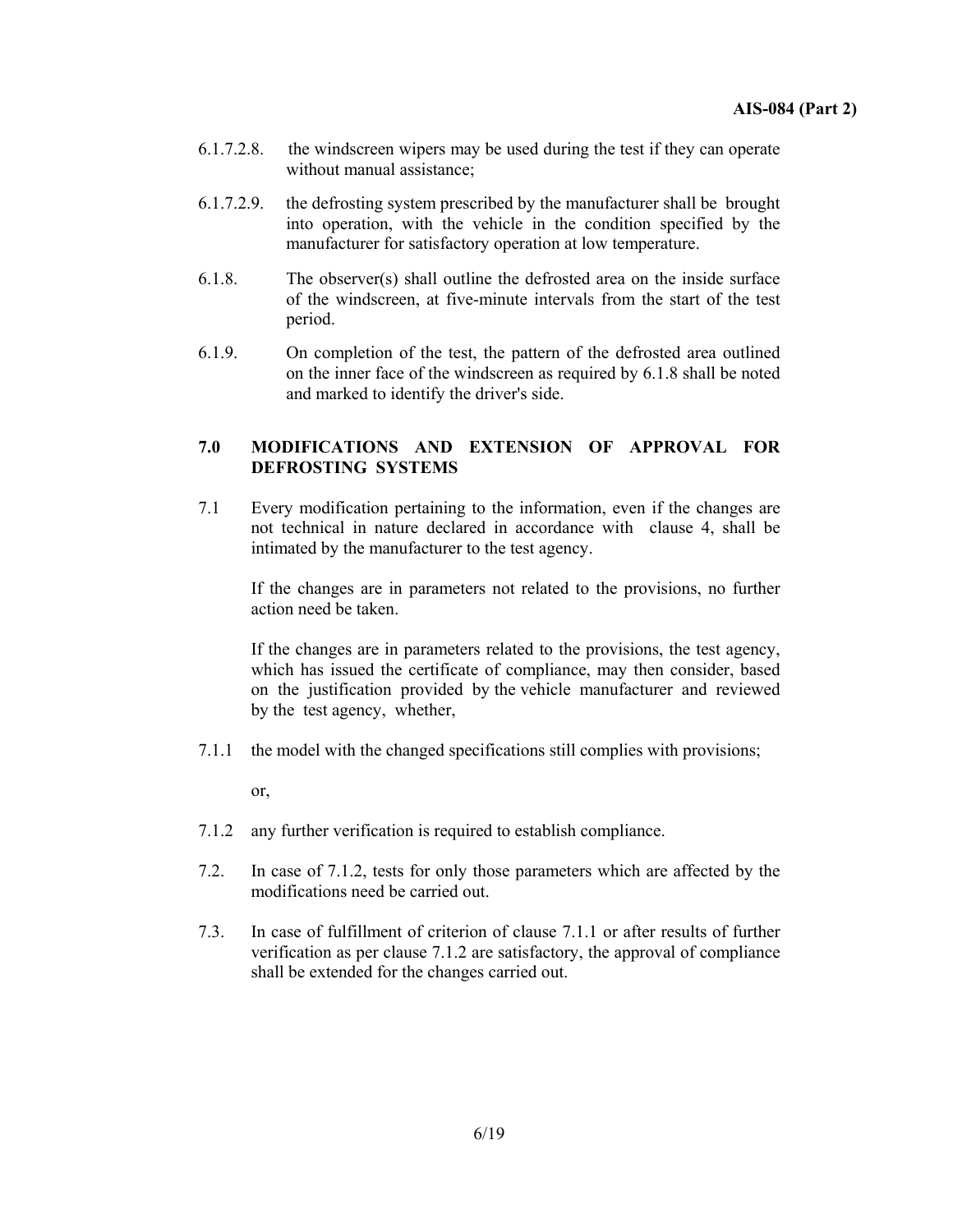#### **ANNEX I**

#### (See 4.2)

#### **TECHNICAL INFORMATION TO BE SUBMITTED BY VEHICLE MANUFACTURER**

- 1. A description of the vehicle referring to the criteria mentioned in 3.5 of this standard, together with dimensional drawings and either a photograph or an exploded view of the passenger compartment. The numbers and/or symbols identifying the vehicle type shall be specified.
- 2. Particulars of the primary reference marks in sufficient detail to enable them to be readily identified and the position of each in relation to the others and to the R point to be verified;
- 3. a technical description of the defrosting systems, together with relevant data in sufficient detail.
- 4. In addition, following technical information shall be submitted by vehicle manufacturer

| 1.               | Manufacturer's name and plant address                                                                                                                                                                                                                                                                                              |
|------------------|------------------------------------------------------------------------------------------------------------------------------------------------------------------------------------------------------------------------------------------------------------------------------------------------------------------------------------|
| 2.               | Trade name or mark of the vehicle                                                                                                                                                                                                                                                                                                  |
| 3.               | Complete vehicle kerb weight (unladden weight)<br>as per clause 3.6.1                                                                                                                                                                                                                                                              |
| $\overline{4}$ . | Test to be conducted:<br>a) Defrosting Systems<br>(if yes, Defrost test temperature: $-8 \pm 2^{\circ}$ C / $-18 \pm 3^{\circ}$ C)                                                                                                                                                                                                 |
| 5.               | a) Details of defrosting systems :<br>Schematic diagram of engine cooling system.<br>$\ddot{1}$<br>Schematic diagram of heating system.<br>$\overline{11}$<br>iii) Cross sectional view of complete air handling system<br>including position of louvers (vents) on dash board.<br>iv) Blower identification and capacity (Watts). |
| 6.               | R point w.r.t primary reference marks                                                                                                                                                                                                                                                                                              |
| 7.               | Manufacturers recommended seat back angle                                                                                                                                                                                                                                                                                          |
| 8.               | Manufacturers recommended driver seat travel distance                                                                                                                                                                                                                                                                              |
| 9.               | <b>Seating Layout</b>                                                                                                                                                                                                                                                                                                              |
| 10.              | Windscreen glass specifications (type, thickness and make)                                                                                                                                                                                                                                                                         |
| 11.              | Windscreen glass fixing method                                                                                                                                                                                                                                                                                                     |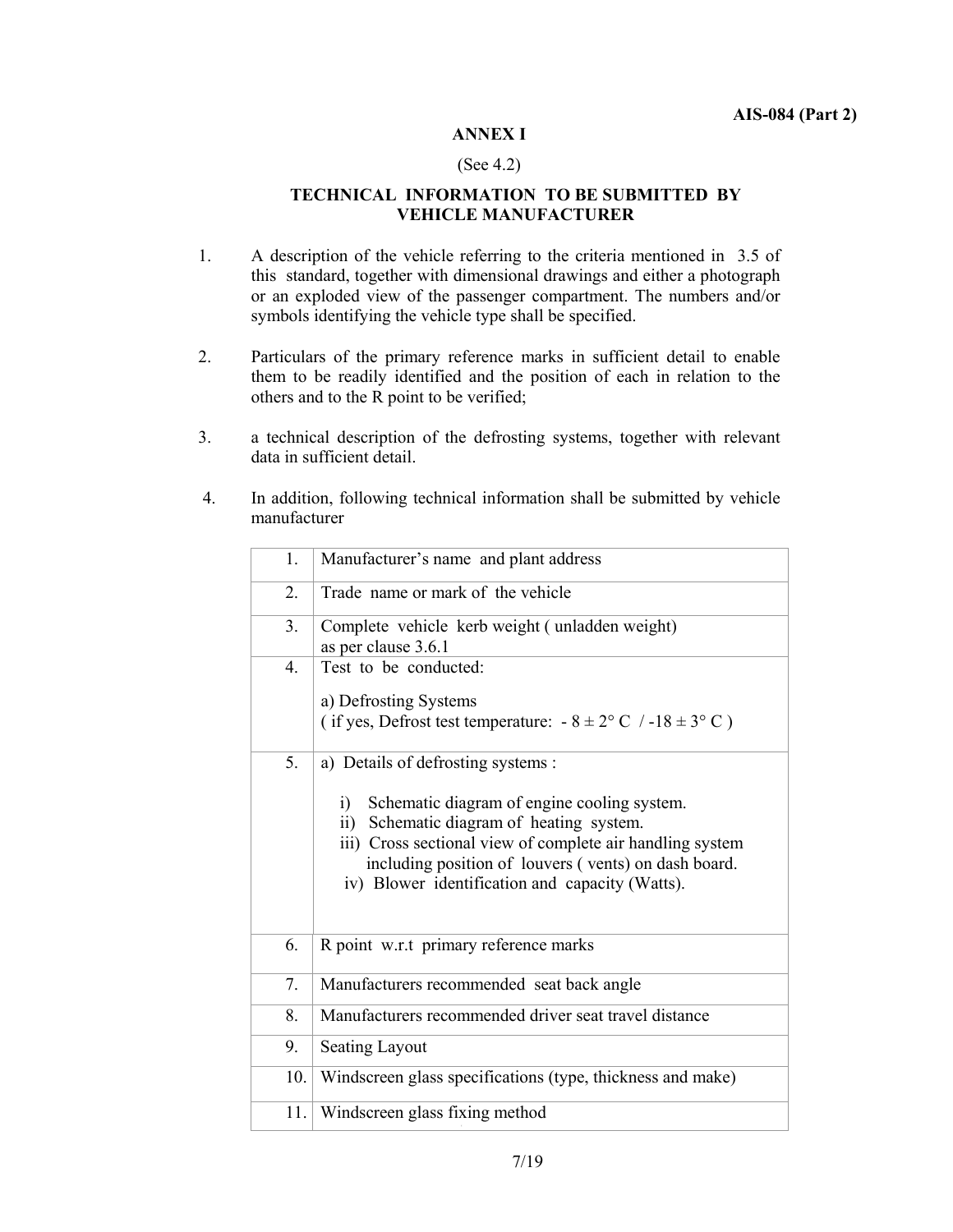|      | 12. Rake angle of windscreen                                                                         |
|------|------------------------------------------------------------------------------------------------------|
| 13.1 | Engine specification (fuel, capacity cc, engine speed at max.<br>power in rpm).                      |
|      | 14. Recommended engine speed for warming up when starting in<br>cold weather (Refer. Clause 6.1.7.1) |
|      | 15. Rated voltage of electrical installation                                                         |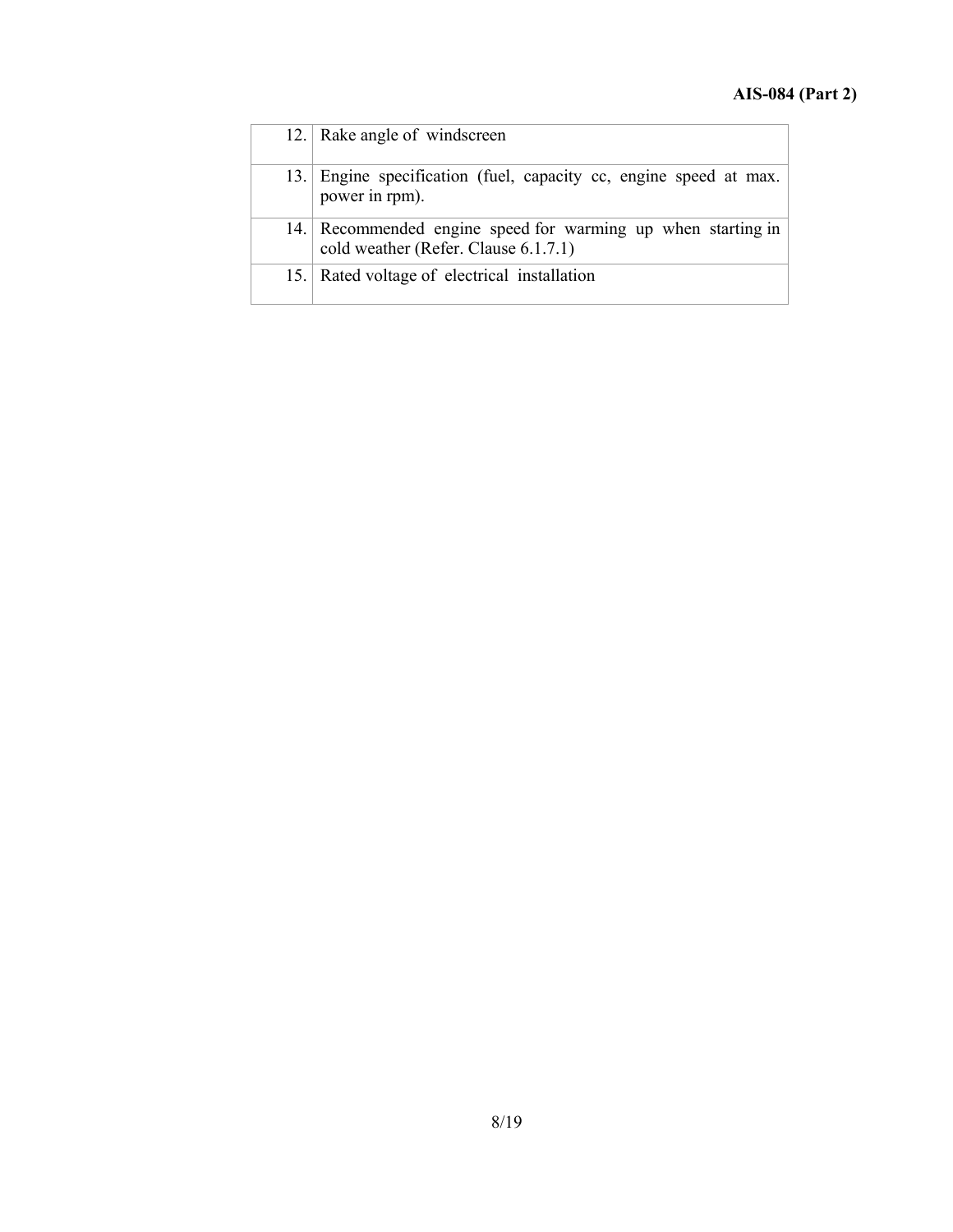#### **ANNEX II**

#### (See 3.8 )

#### **PROCEDURE FOR DETERMINING THE H POINT AND THE ACTUAL SEAT-BACK ANGLE AND FOR VERIFYING THE RELATIVE POSITIONS OF THE R AND H POINTS AND THE RELATIONSHIP BETWEEN THE DESIGN SEAT-BACK ANGLE AND THE ACTUAL SEAT-BACK ANGLE**

1.0 Annexure : I of AIS-021 shall be applicable.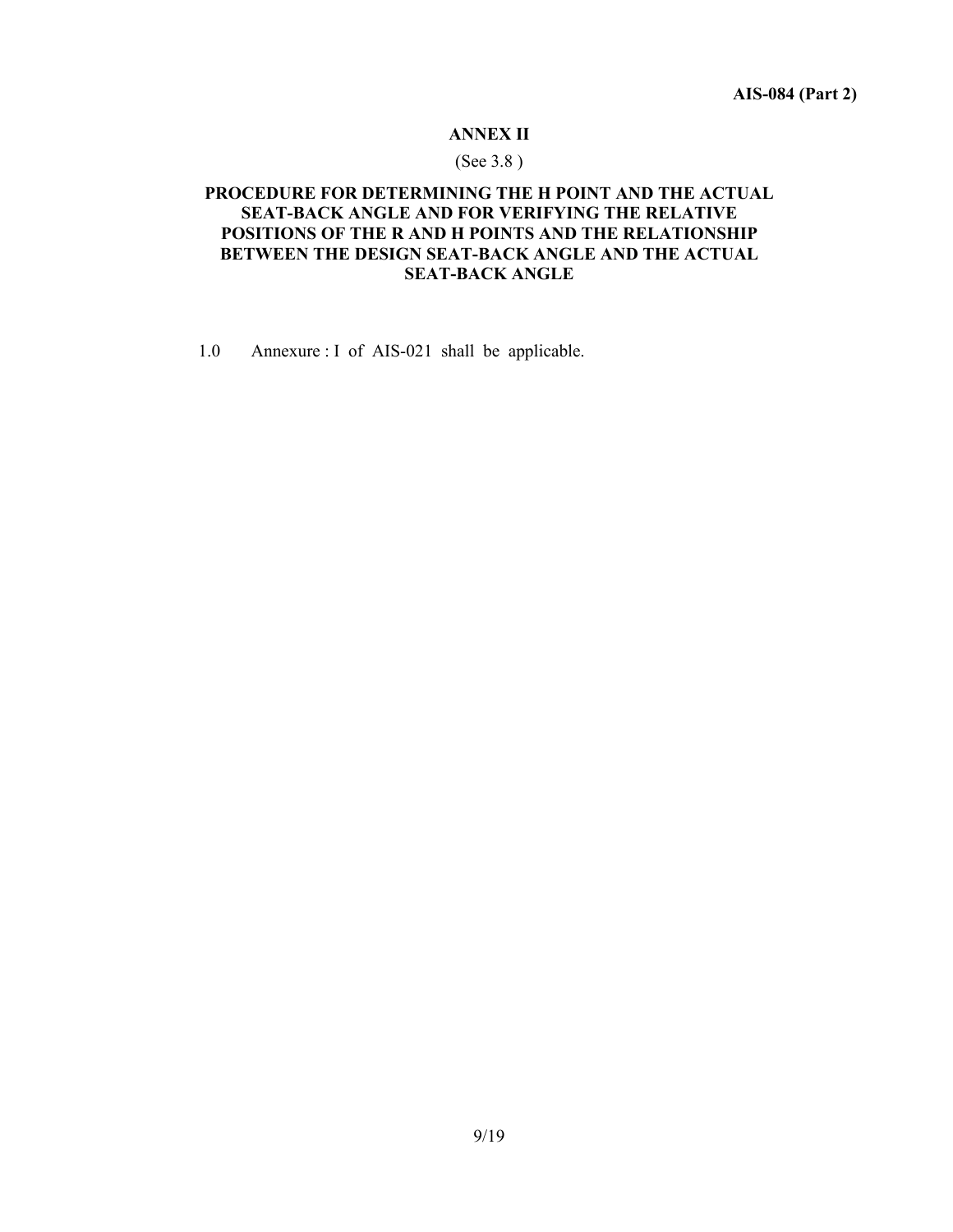#### **ANNEX III**

#### (See 3.6)

#### **METHOD FOR DETERMINING THE DIMENSIONAL RELATIONSHIPS BETWEEN THE VEHICLE'S PRIMARY REFERENCE MARKS AND THE THREE DIMENSIONAL REFERENCE GRID**

#### **1. RELATIONSHIP BETWEEN REFERENCE GRID AND VEHICLE'S PRIMARY REFERENCE MARKS**

To verify specific dimensions on or within a vehicle submitted for typeapproval in accordance with this standard, the relationship between the co-ordinates of the three-dimensional reference grid defined in 3.6 of this standard, which have been laid out at the initial vehicle-design stage, and the positions of the primary reference marks defined in 3.7 of this standard, shall be established accurately so that specific points on the vehicle manufacturer's drawings can be located on an actual vehicle produced from those drawings.

#### **2. METHOD FOR ESTABLISHING RELATIONSHIP OF REFERENCE GRID TO REFERENCE MARKS**

For this purpose, a ground reference plane shall be constructed, which is marked with the X-X measurement and the Y-Y measurement. The method of achieving this is set out in Figure 3 of this Annex, the reference plane being a hard, flat, level surface on which the vehicle stands, and which has two measuring scales firmly fixed to its surface; these shall be graduated in millimeters, the X-X scale being not less than 8 m long, and the Y-Y scale not less than 4 m long. The two scales shall be set at right angles to each other as shown in Figure 3 of this Annex. The intersection of the scales is ground zero.

#### **3. EXAMINATION OF THE REFERENCE PLANE**

In order to provide for minor variations in the level of the reference plane or test area, it is necessary to measure the deviations from ground zero along both the X and Y scales at intervals of 250 mm and to record the readings obtained so that corrections can be made when checking the vehicle.

#### **4. ACTUAL TEST ATTITUDE**

In order to provide for minor changes in suspension height, etc., it is necessary to have available a means of bringing the primary reference marks to the correct co-ordinate positions relative to the design attitude before further measurements are taken. In addition, it shall be possible to make minor lateral and/or longitudinal adjustments to the vehicle's position so as to place it correctly in relation to the reference grid.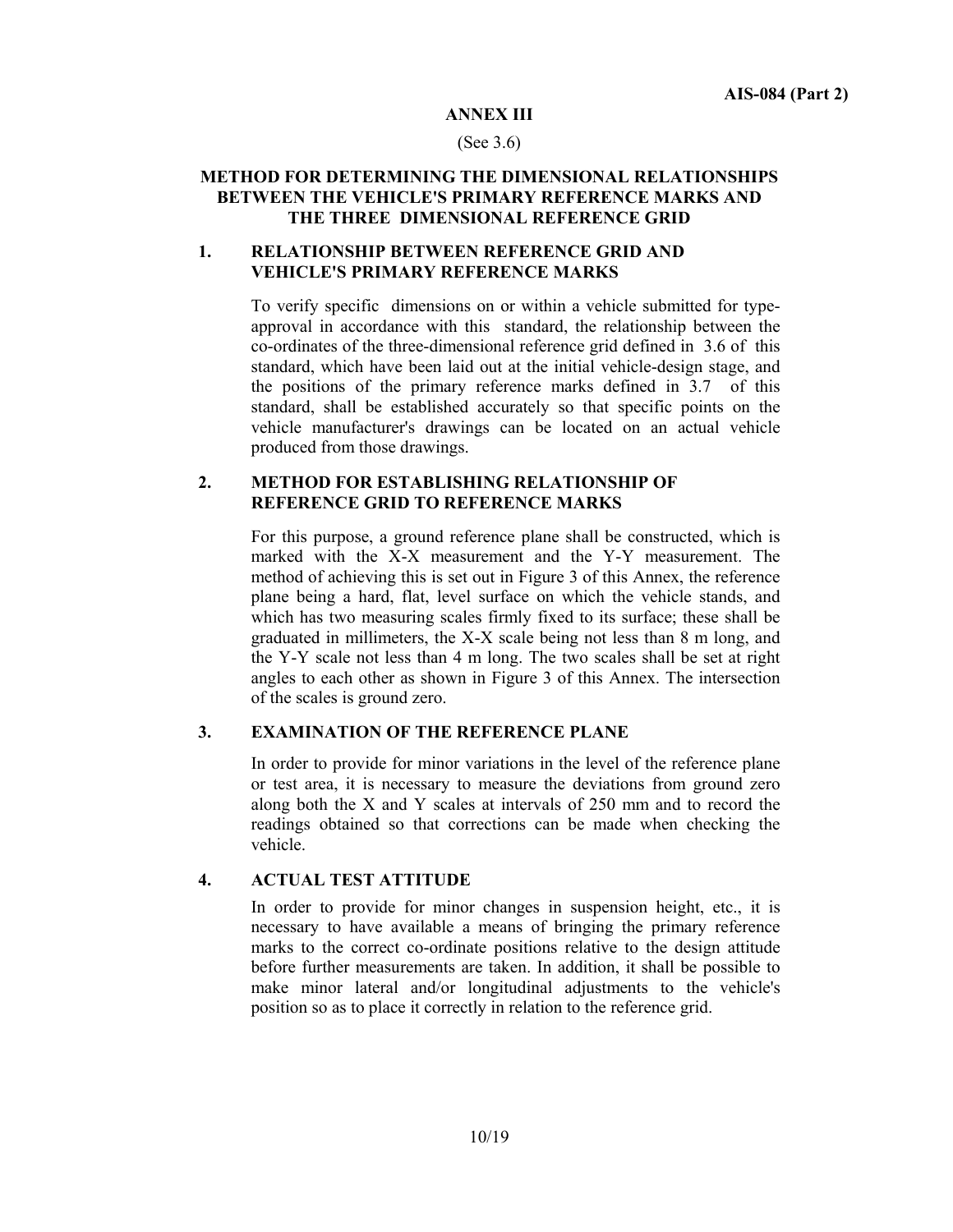# **5. RESULTS**

The vehicle having been correctly placed relative to the reference grid and in its design attitude, the site of the necessary points for studying the forward visibility requirements can be readily determined. Test methods to determine these requirements may include the use of theodolites, light sources or shadow devices, or any other method which can be shown to give equivalent results.



Line tracing the vertical plane passing through V<sub>1</sub> and V<sub>2</sub>.<br>Line tracing the vertical plane passing through V<sub>1</sub> and V<sub>2</sub>.  $(3)$ 

**Figure 1 Determination of V Points for a Seat-back Angle of 25**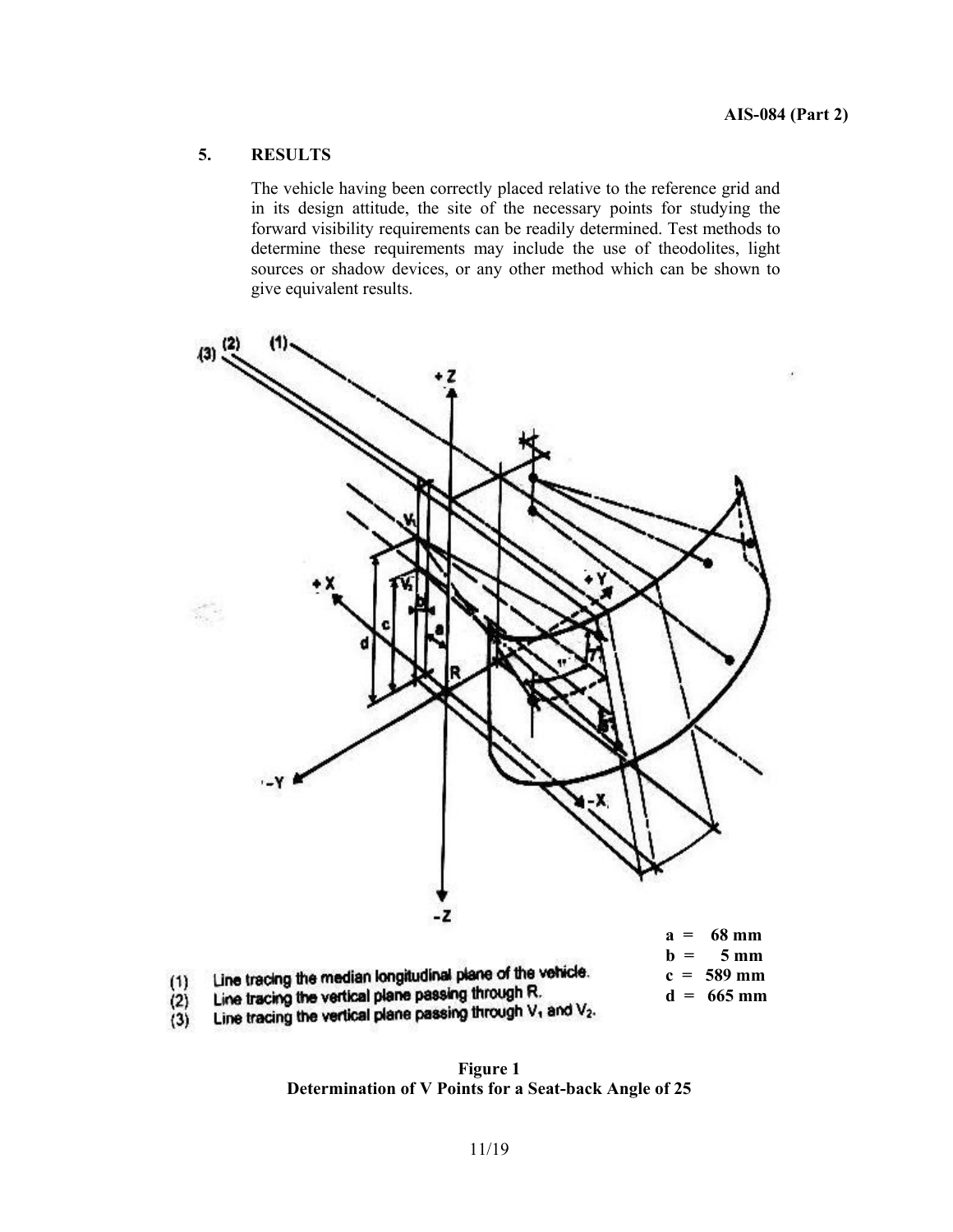

**Figure-2 Three-dimensional Reference Grid**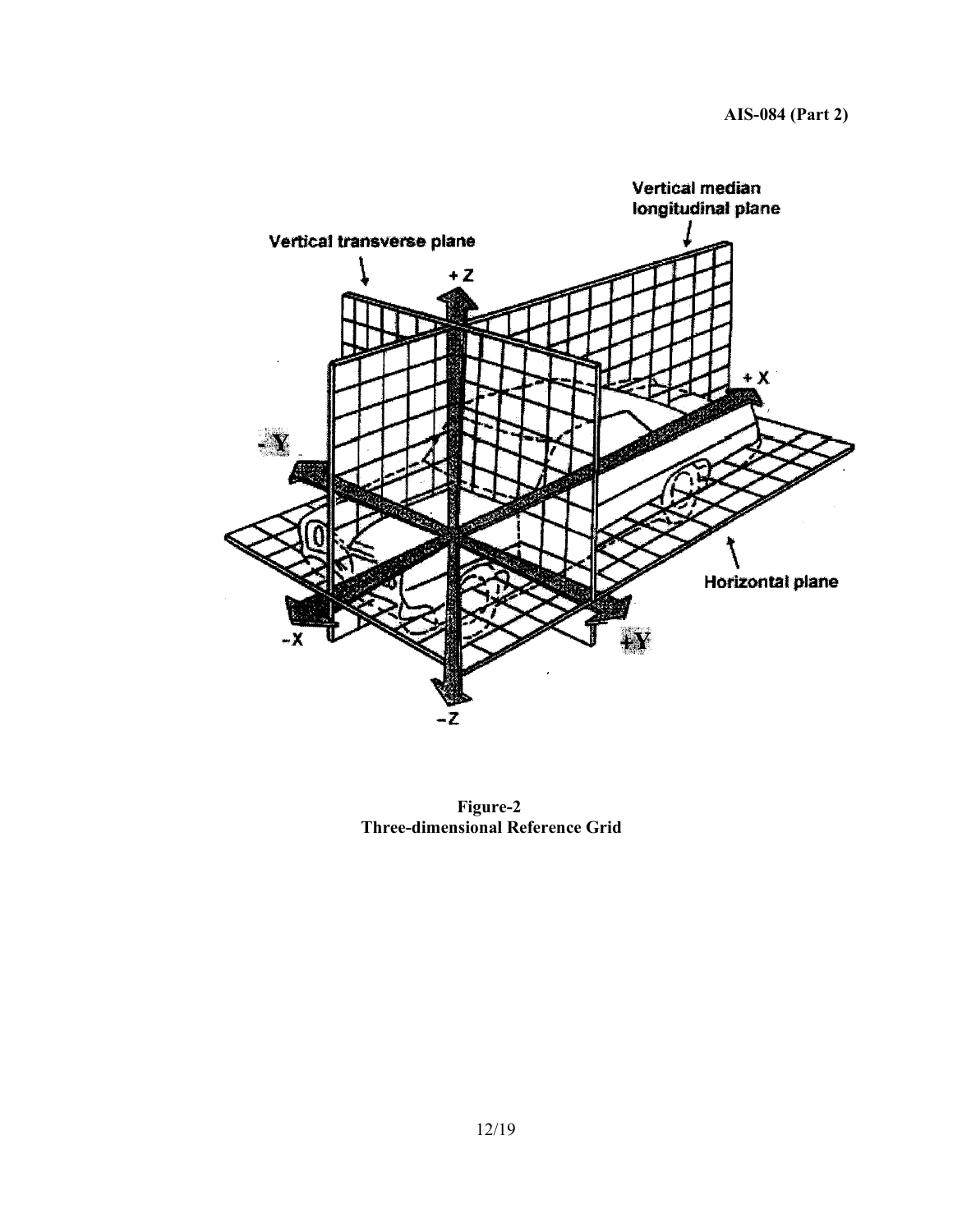# **AIS-084 (Part 2)**



**Figure 3 Level Work Space**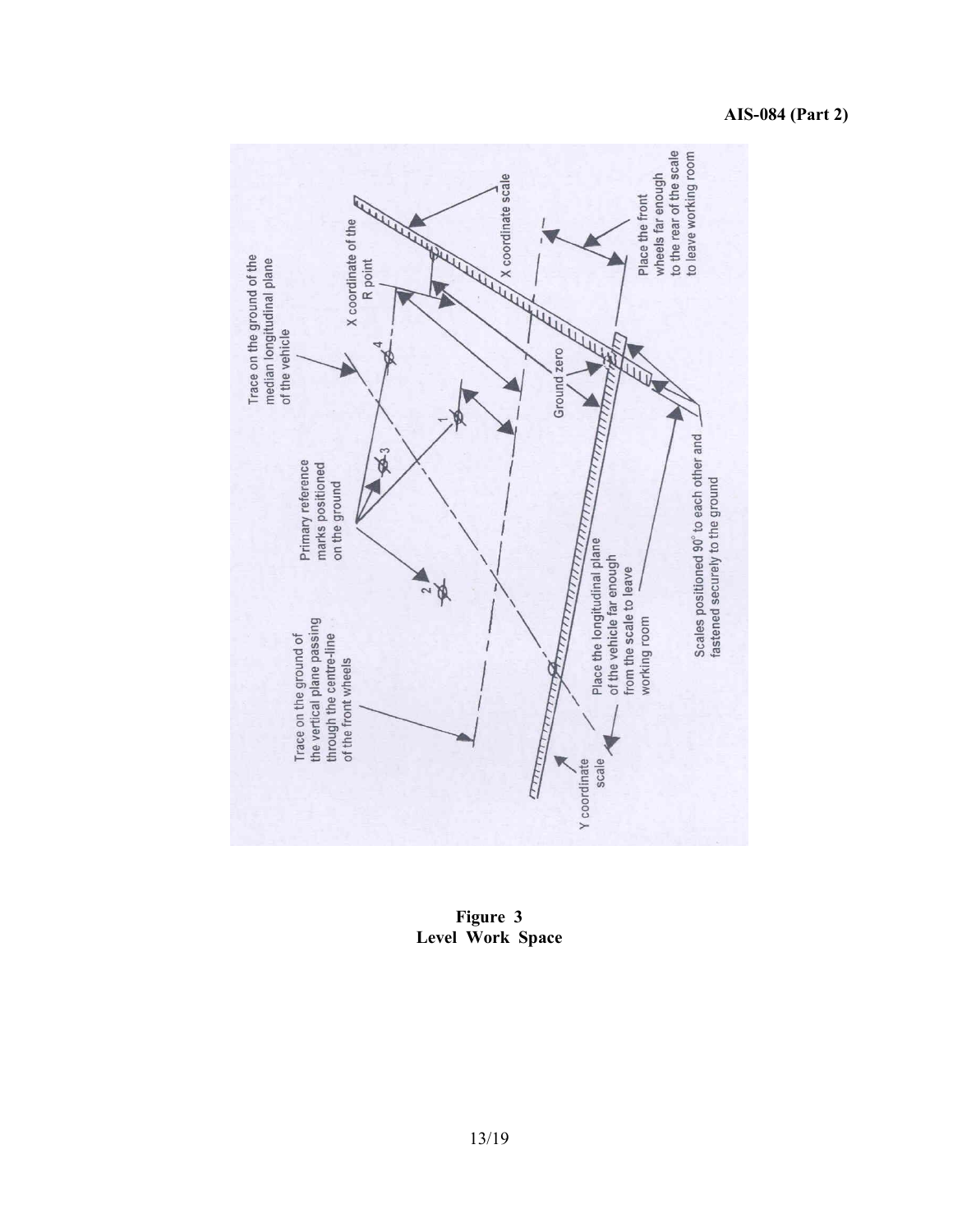#### **ANNEX IV**

#### (See 3.11, 5.1.4.1 and 5.1.4.3)

#### **PROCEDURE FOR DETERMINING VISION AREAS ON WINDSCREENS OF CATEGORY M1 VEHICLES IN RELATION TO THE V POINTS**

#### **1. POSITIONS OF THE V POINTS**

- 1.1 The positions of the V points in relation to the R point, as indicated by XYZ co-ordinates from the three-dimensional reference grid, are as shown in Tables 1 and 2.
- 1.2 Table 1 indicates the basic co-ordinates for a design seat-back angle of 25° . The positive direction for the co-ordinates is indicated in Figure 1 of Annex III.

| $\gamma$ point |       |         |        |
|----------------|-------|---------|--------|
|                | 68 mm | $-5$ mm | 665 mm |
| $\mathbf{z}$   | 68 mm | $-5$ mm | 589 mm |

#### **Table 1**

- 1.3 Correction for Design Seat-back Angles other than 25°
- 1.3.1 Table 2 shows the further corrections to be made to the X and Z co-ordinates of each V point when the design seat-back angle is not 25°. The positive direction for the co-ordinates is shown in Figure 1 of Annex III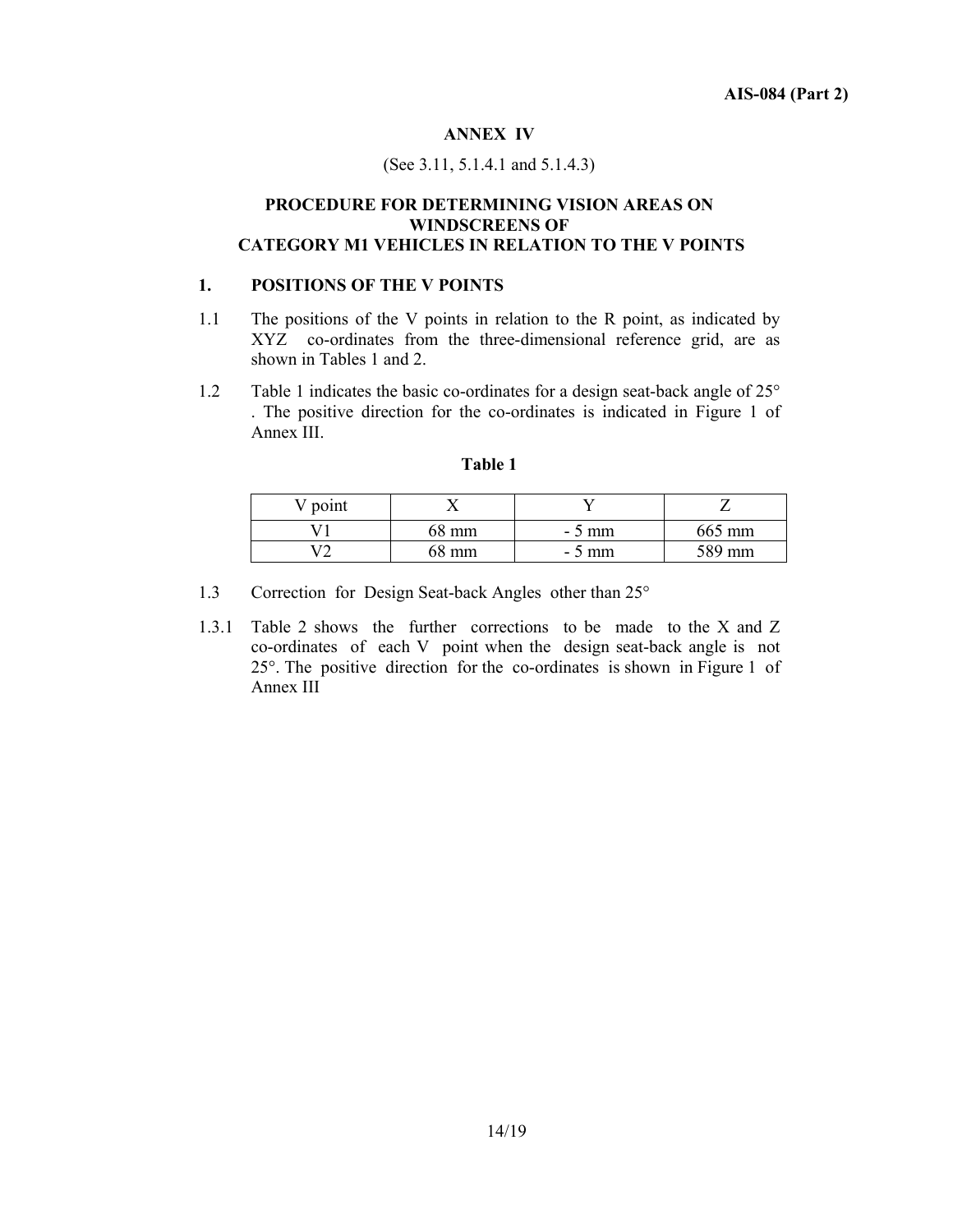| Seat-back          | Horizontal         | <b>Vertical</b> | Seat-back          | Horizontal       | <b>Vertical</b> |
|--------------------|--------------------|-----------------|--------------------|------------------|-----------------|
| angle              | <b>Coordinates</b> | coordinates     | angle              | angle            | angle           |
| (in <sup>o</sup> ) | $\Delta$ X         | $\Delta Z$      | (in <sup>o</sup> ) | $\Delta$ X       | $\Delta Z$      |
| 5                  | $-186$ mm          | 28 mm           | 23                 | $-18$ mm         | $5 \text{ mm}$  |
| 6                  | $-177$ mm          | 27 mm           | 24                 | $-9$ mm          | $3 \text{ mm}$  |
|                    | $-167$ mm          | 27 mm           | 25                 | $0 \text{ mm}$   | $0 \text{ mm}$  |
| 8                  | 157 mm             | $27 \text{ mm}$ | 26                 | $9 \text{ mm}$   | $-3$ mm         |
| 9                  | $-147$ mm          | $26 \text{ mm}$ | 27                 | $17 \text{ mm}$  | - 5 mm          |
| 10                 | $-137$ mm          | $25 \text{ mm}$ | 28                 | 26 mm            | $-8$ mm         |
| 11                 | $-128$ mm          | 24 mm           | 29                 | 34 mm            | $-11$ mm        |
| 12                 | $-118$ mm          | $23$ mm         | 30                 | 43 mm            | $-14$ mm        |
| 13                 | $-109$ mm          | $22 \text{ mm}$ | 31                 | $51$ mm          | $-18$ mm        |
| 14                 | - 99 mm            | $21$ mm         | 32                 | 59 mm            | $-21$ mm        |
| 15                 | $-90$ mm           | $20 \text{ mm}$ | 33                 | $67$ mm          | $-24$ mm        |
| 16                 | $-81$ mm           | 18 mm           | 34                 | 76 mm            | $-28$ mm        |
| 17                 | $-72$ mm           | $17 \text{ mm}$ | 35                 | 84 mm            | $-32$ mm        |
| 18                 | $-62$ mm           | $15 \text{ mm}$ | 36                 | 92 mm            | $-35$ mm        |
| 19                 | $-53$ mm           | 13 mm           | 37                 | $100 \text{ mm}$ | $-39$ mm        |
| 20                 | - 44 mm            | $11 \text{ mm}$ | 38                 | 108 mm           | $-43$ mm        |
| 21                 | $-35$ mm           | $9 \text{ mm}$  | 39                 | 115 mm           | $-48$ mm        |
| 22                 | $-26$ mm           | $7 \text{ mm}$  | 40                 | 123 mm           | $-52$ mm        |

**Table 2** 

# **2. VISION AREAS**

- 2.1.Two vision areas shall be determined from the V points.
- 2.2.Vision area A is the area on the outer surface of the windscreen bounded by the following four planes extending forward from the V point (see Figure 1):
	- a vertical plane passing through V1 and V2 and at an angle of 13° to the right of the X axis,
	- a plane parallel to the Y axis passing through V1 and at an upward angle of  $3^\circ$  from the X axis.
	- a plane parallel to the Y axis, passing through V2 and at a downward angle of  $1^{\circ}$  from the X axis,
	- a vertical plane passing through V1 and V2 and at an angle of  $20^{\circ}$  to the left of the X axis.
- 2.3.Vision area B is the area of the outer surface of the windscreen, which is more than 25 mm from the outer edge of the transparent area and is bounded by the intersection of the following four planes with the outer surface of the windscreen (see Figure 2):
	- a vertical plane parallel to the Y axis, passing through V1 and at an upward angle of  $7^\circ$  from the X axis,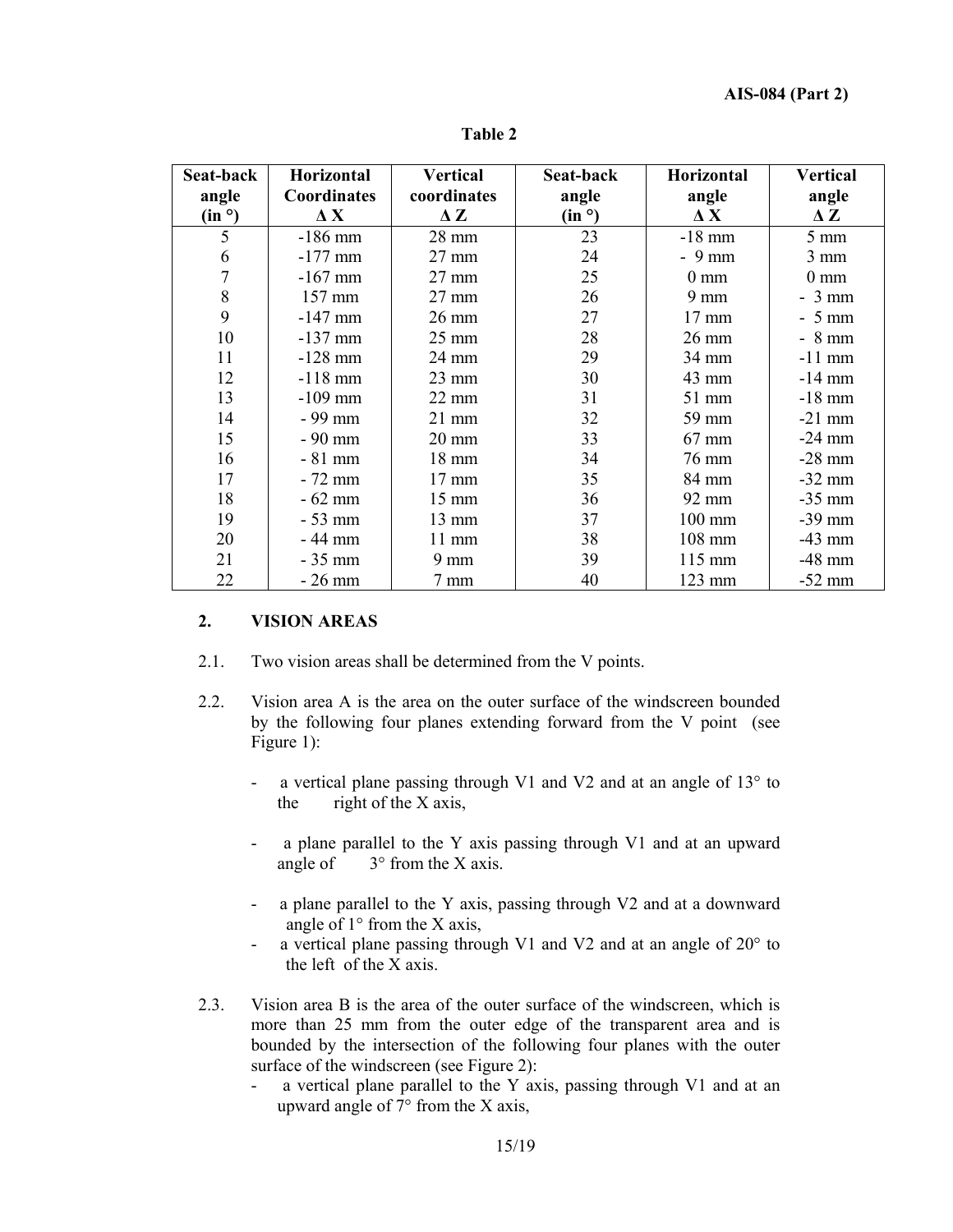- a plane parallel to the Y axis, passing through V2 and at a downward angle of  $5^{\circ}$  from the X axis,
- a vertical plane passing through V1 and V2 and at an angle of 17° to the right of the  $X$  axis.
- a plane symmetrical to the former plane in relation to the median longitudinal plane of the vehicle.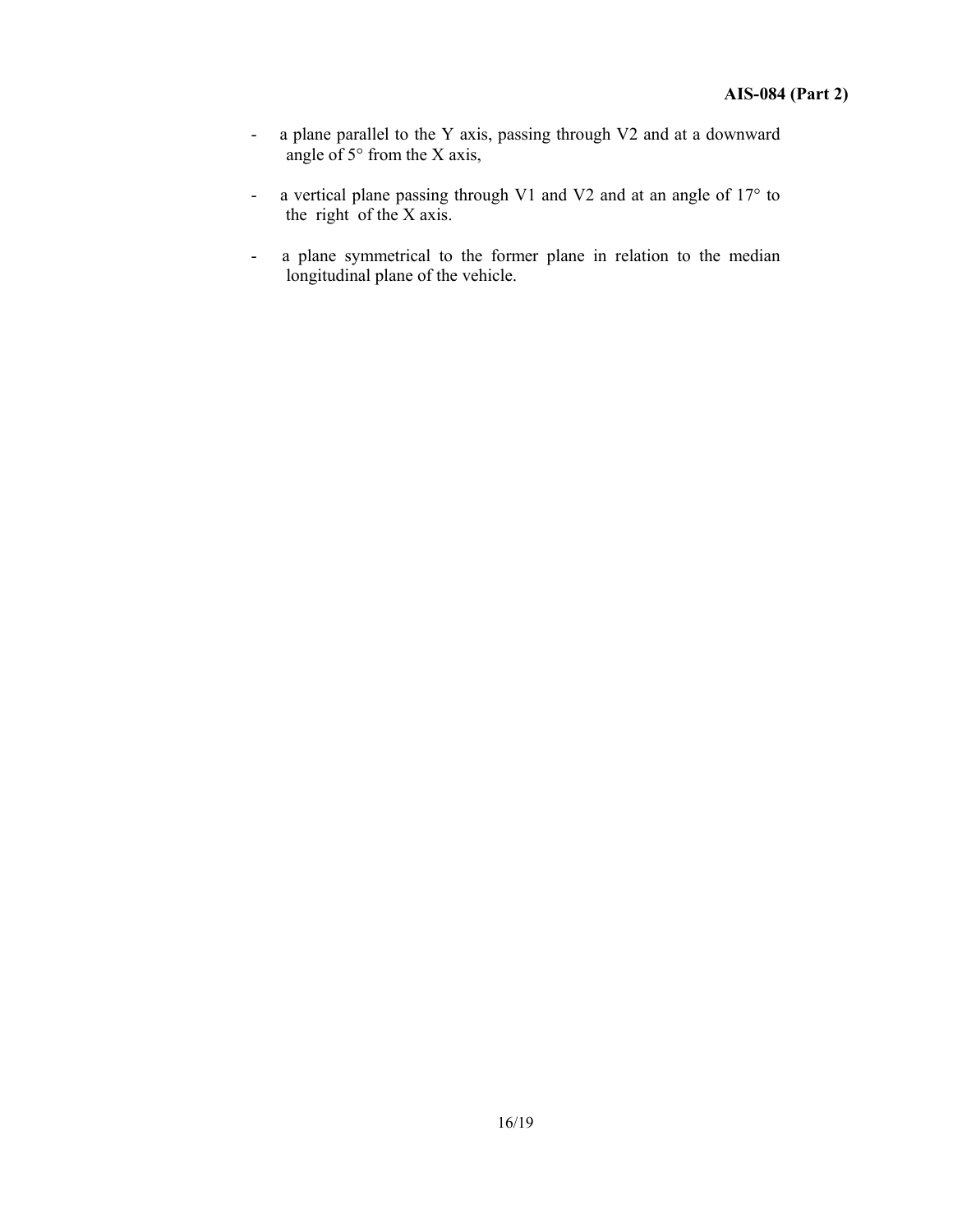

- (1) Line tracing the median longitudinal plane of vehicle.
- (2) Line tracing the vertical plane passing through R.
- (3) Line tracing the vertical plane passing through V1 and V2.

#### **Figure 1 Vision Area A**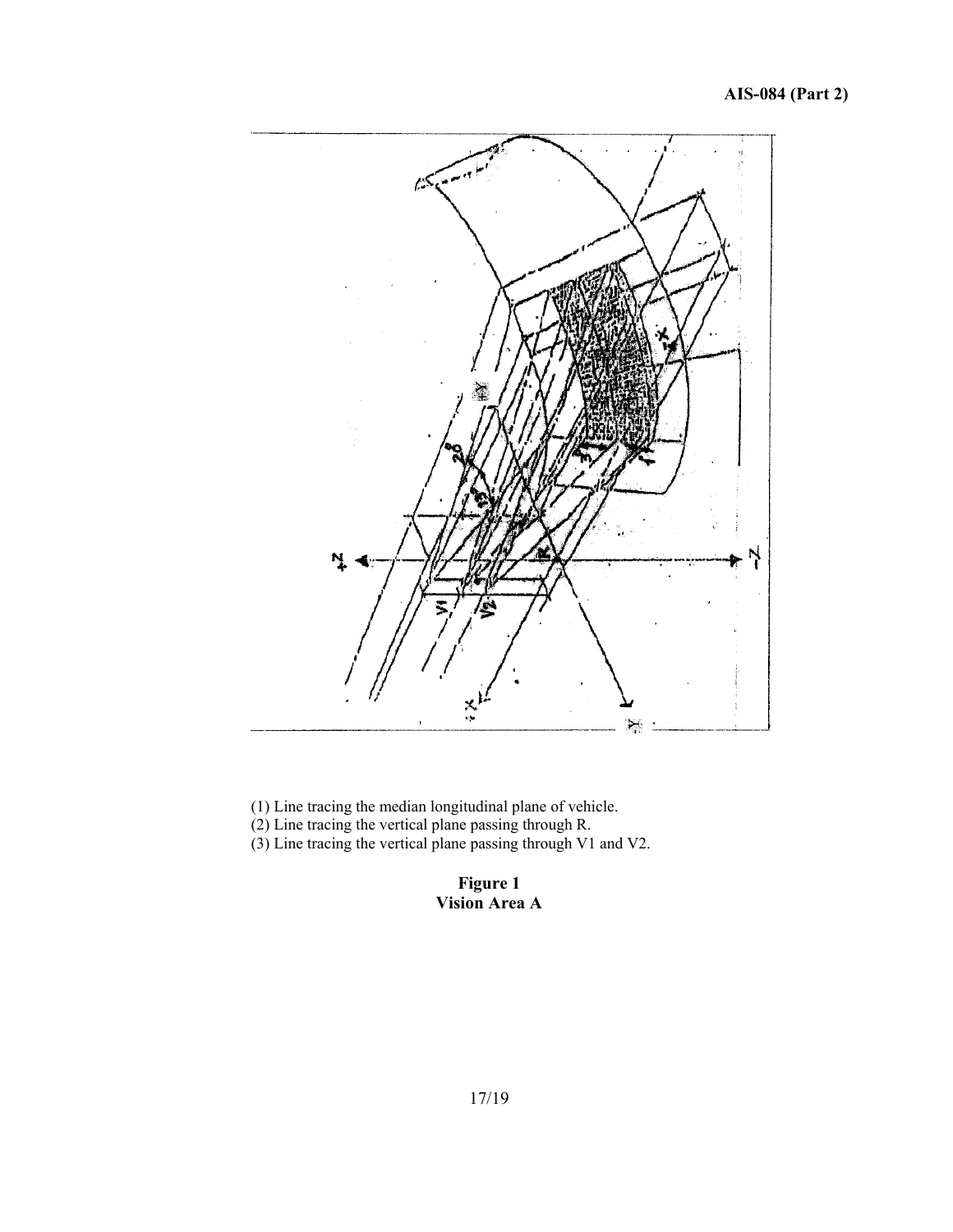

(1) Line tracing the median longitudinal plane of vehicle.

(2) Line tracing the longitudinal plane passing through R.

(3) Line tracing the longitudinal plane passing through V1 and V2.

**Figure 2 Vision Area B**